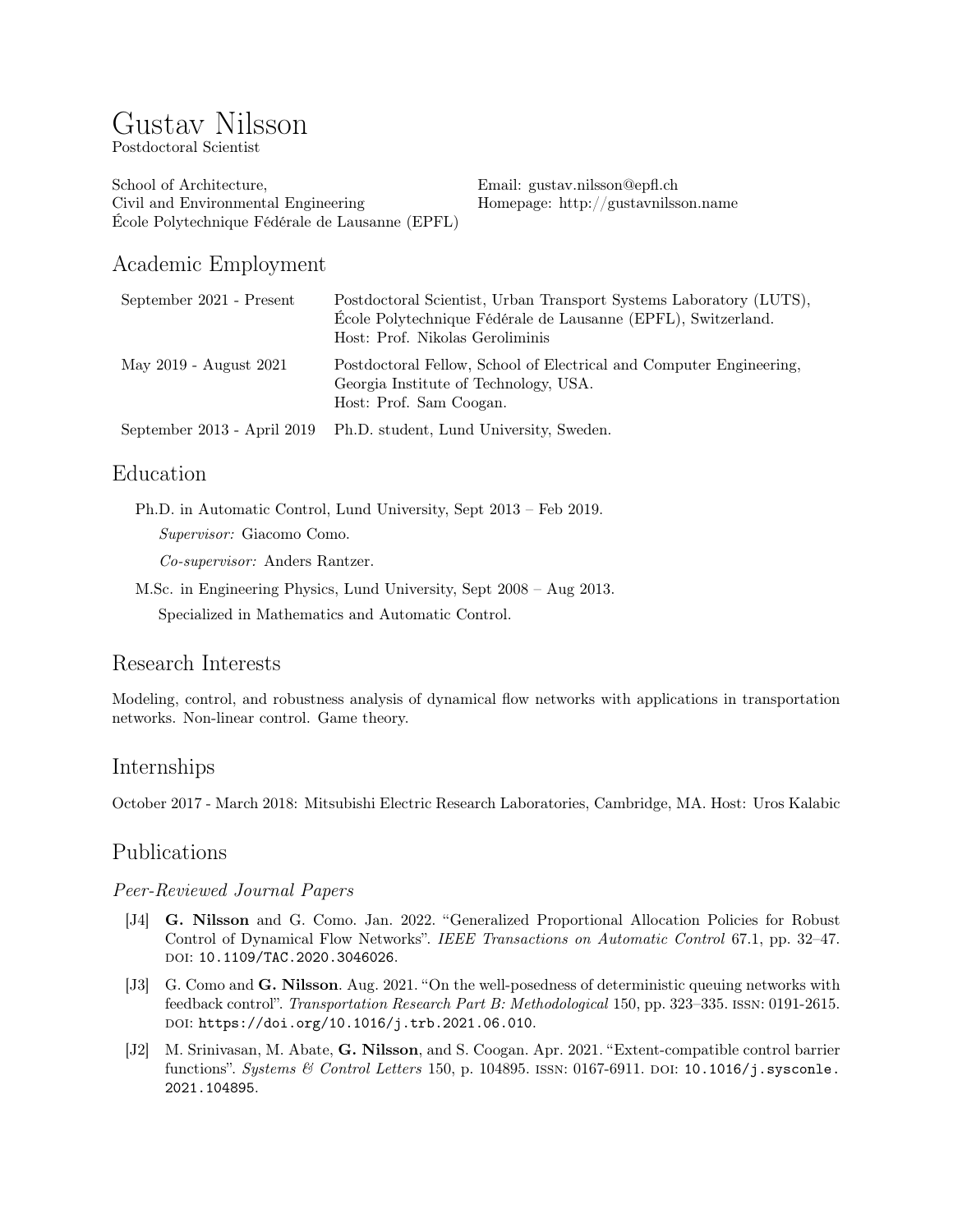[J1] G. Nilsson and G. Como. Apr. 2020. "A Micro-Simulation Study of the Generalized Proportional Allocation Traffic Signal Control". IEEE Transactions on Intelligent Transportation Systems 21.4, pp. 1705-1715. doi: [10.1109/TITS.2019.2957718](https://doi.org/10.1109/TITS.2019.2957718).

#### Peer-Reviewed Conference Publications

- [C14] C. Santoyo, G. Nilsson, and S. Coogan. Dec. 2021. "Sensitivity of Electric Vehicle Charging Facility Occupancy to Users' Impatience". 2021 60th IEEE Conference on Decision and Control (CDC), pp. 2862-2867. doi: [10.1109/CDC45484.2021.9682824](https://doi.org/10.1109/CDC45484.2021.9682824).
- [C13] M. E. Cao, G. Nilsson, and S. Coogan. Aug. 2021. "On the Impact of the Capacity Drop Phenomenon for Freeway Traffic Flow Control". 2021 IEEE Conference on Control Technology and Ap-plications (CCTA), pp. 1037-1042. doi: [10.1109/CCTA48906.2021.9658952](https://doi.org/10.1109/CCTA48906.2021.9658952).
- [C12] Q. Wei, G. Nilsson, and S. Coogan. May 2021. "Scheduling of Urban Air Mobility Services with Limited Landing Capacity and Uncertain Travel Times". 2021 American Control Conference (ACC), pp. 1681-1686. DOI: [10.23919/ACC50511.2021.9482700](https://doi.org/10.23919/ACC50511.2021.9482700).
- [C11] G. Nilsson and S. Coogan. May 2021. "Strong Integral Input-to-State Stability in Dynamical Flow Networks". 2021 American Control Conference (ACC), pp. 4836-4841. DOI: [10.23919/ACC50511.](https://doi.org/10.23919/ACC50511.2021.9483432) [2021.9483432](https://doi.org/10.23919/ACC50511.2021.9483432).
- [C10] A. Jaafer, G. Nilsson, and G. Como. Sept. 2020. "Data Augmentation of IMU Signals and Evaluation via a Semi-Supervised Classification of Driving Behavior". 2020 IEEE 23rd International Conference on Intelligent Transportation Systems (ITSC). doi: [10.1109/ITSC45102.2020.9294496](https://doi.org/10.1109/ITSC45102.2020.9294496).
- [C9] C. Santoyo, G. Nilsson, and S. Coogan. July 2020. "Multi-Level Electric Vehicle Charging Facilities with Limited Resources". Vol. 53. 2. 21th IFAC World Congress, pp.  $15428-15433$ . DOI:  $10.1016/j$ . [ifacol.2020.12.2364](https://doi.org/10.1016/j.ifacol.2020.12.2364).
- [C8] G. Nilsson and G. Como. July 2020. "On Robustness of the Generalized Proportional Controller for Traffic Signal Control". 2020 American Control Conference (ACC), pp. 1191–1196. doi: [10.23919/](https://doi.org/10.23919/ACC45564.2020.9147471) [ACC45564.2020.9147471](https://doi.org/10.23919/ACC45564.2020.9147471).
- [C7] R. Stalberg, G. Nilsson, and G. Como. June 2019. "On Robustness of Equilibria in Dynamical Transportation Networks". 2019 18th European Control Conference (ECC), pp. 2209–2214. DOI: [10.](https://doi.org/10.23919/ECC.2019.8796234) [23919/ECC.2019.8796234](https://doi.org/10.23919/ECC.2019.8796234).
- [C6] G. Nilsson, P. Grover, and U. Kalabić. Dec. 2018. "Assignment and Control of Two- Tiered Vehicle Traffic". 2018 IEEE Conference on Decision and Control (CDC), pp. 1023–1028. DOI: [10.1109/CDC.](https://doi.org/10.1109/CDC.2018.8619411) [2018.8619411](https://doi.org/10.1109/CDC.2018.8619411).
- [C5] C. Rosdahl, G. Nilsson, and G. Como. Aug. 2018. "On Distributed Optimal Control of Traffic Flows in Transportation Networks". 2018 IEEE Conference on Control Technology and Applications (CCTA), pp. 903-908. doi: [10.1109/CCTA.2018.8511601](https://doi.org/10.1109/CCTA.2018.8511601).
- [C4] G. Nilsson and G. Como. June 2018. "Evaluation of Decentralized Feedback Traffic Light Control with Dynamic Cycle Length". 15th IFAC Symposium on Control in Transportation Systems CTS  $2018$ , pp. 464-469. DOI: [10.1016/j.ifacol.2018.07.076](https://doi.org/10.1016/j.ifacol.2018.07.076).
- [C3] G. Nilsson and G. Como. July 2017. "On Generalized Proportional Allocation Policies for Traffic Signal Control". 20th IFAC World Congress, pp. 9643-9648. DOI: [10.1016/j.ifacol.2017.08.1728](https://doi.org/10.1016/j.ifacol.2017.08.1728).
- [C2] G. Nilsson, P. Hosseini, G. Como, and K. Savla. Dec. 2015. "Entropy-like Lyapunov functions for the stability analysis of adaptive traffic signal controls". 2015 54th IEEE Conference on Decision and Control (CDC), pp. 2193–2198. doi: [10.1109/CDC.2015.7402532](https://doi.org/10.1109/CDC.2015.7402532).
- [C1] G. Nilsson, G. Como, and E. Lovisari. Dec. 2014. "On resilience of multicommodity dynamical flow networks". 53rd IEEE Conference on Decision and Control, pp. 5125-5130. DOI: [10.1109/CDC.2014.](https://doi.org/10.1109/CDC.2014.7040190) [7040190](https://doi.org/10.1109/CDC.2014.7040190).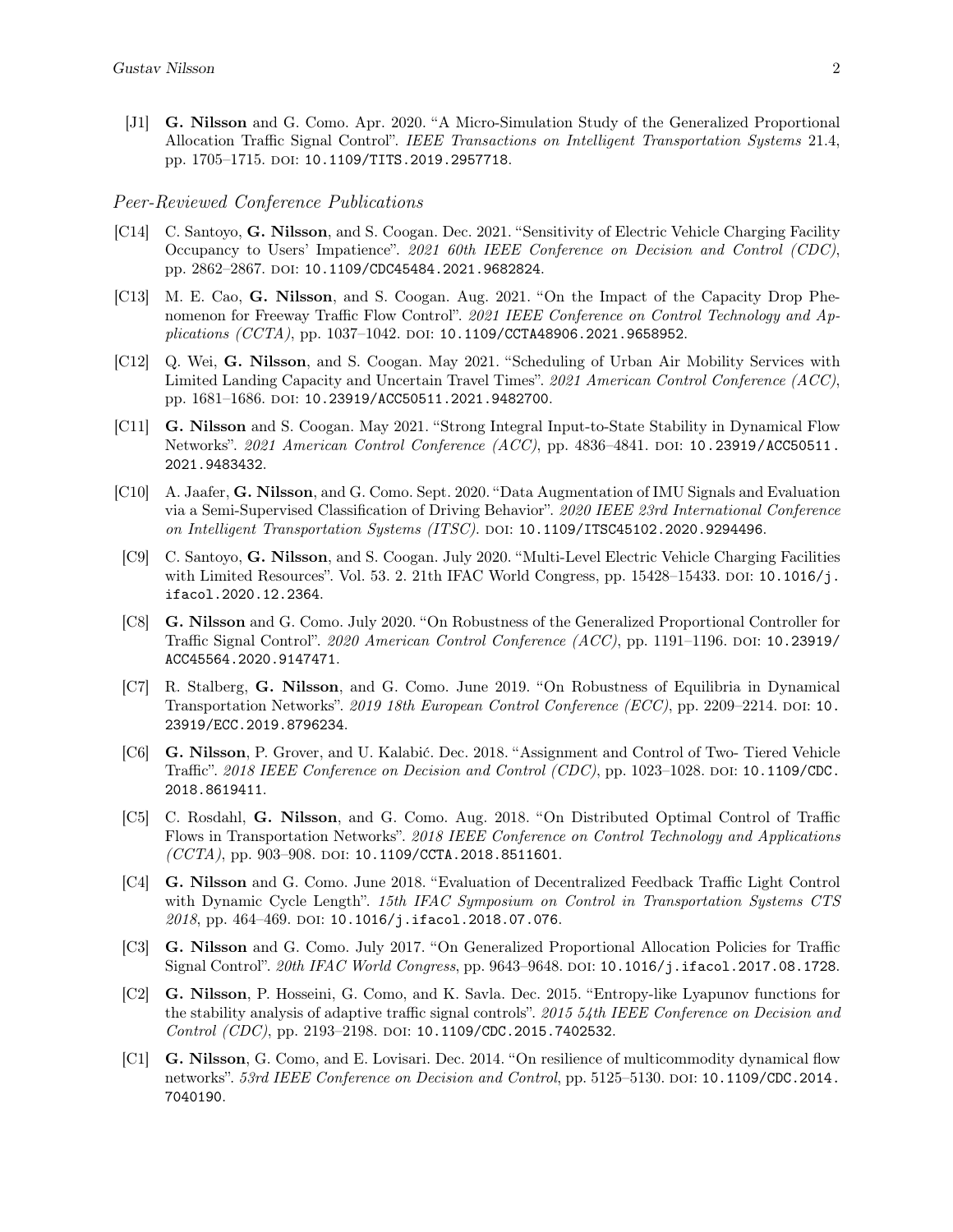#### Under Review

- [PP4] C. Santoyo, G. Nilsson, and S. Coogan. Nov. 2021. "Sensitivity to User Mischaracterizations in Electric Vehicle Charging". Under review. url: <https://arxiv.org/abs/2111.08542>.
- [PP3] G. Nilsson and S. Coogan. Nov. 2021. "The Strong Integral Input-to-State Stability Property in Dynamical Flow Networks". Under review. url: <https://arxiv.org/abs/2111.09727>.
- [PP2] Q. Wei, G. Nilsson, and S. Coogan. July 2021. "Capacity-Constrained Urban Air Mobility Scheduling". Under revision. URL: <https://arxiv.org/abs/2107.02900>.
- [PP1] C. Santoyo, G. Nilsson, and S. Coogan. Sept. 2020. "Resource Aware Pricing for Electric Vehicle Charging". Under review. URL: <https://arxiv.org/abs/2009.10771>.

#### Patents

[P1] U. Kalabić, G. Nilsson, and P. Grover. Feb. 2021. "System and Method for Asymmetric Traffic Control". US Patent 10,922,966.

#### Thesis

- 1. PhD thesis: "On robust distributed control of transportation networks", 2019. Supervisors: Giacomo Como and Anders Rantzer.
- 2. Master's thesis: "A multi-commodity dynamical model for traffic networks", 2013. Supervisors: Giacomo Como and Enrico Lovisari.

#### Longer Research Visits

September 2019: Dipartimento di Scienze Matematiche "Giuseppe Luigi Lagrange", Politecnico di Torino

October – November 2018: Dipartimento di Scienze Matematiche "Giuseppe Luigi Lagrange", Politecnico di Torino

July 2018: Dipartimento di Scienze Matematiche "Giuseppe Luigi Lagrange", Politecnico di Torino

October and December 2016: Dipartimento di Scienze Matematiche "Giuseppe Luigi Lagrange", Politecnico di Torino

September – October 2015: Institute for Pure & Applied Mathematics, UCLA

May 2014: Grenoble Traffic Lab, INRIA Grenoble – Rhone-Alpes.

#### Program Committee Member

FORUM-ISTS2020 – International Program Committee

#### Reviewer

Reviewer for IEEE Transactions on Automatic Control, IEEE Transactions on Control of Network Systems, IEEE Transactions on Intelligent Transportation Systems, Automatica, IEEE Control Systems Letters (L-CSS), IEEE Transactions on Vehicular Technology, IEEE Transactions on Network Science and Engineering, IEEE Transactions on Intelligent Vehicles, Transportation Research Part C: Emerging Technologies, EURO Journal on Transportation and Logistics, IEEE Conference on Decision and Control (2015, 2016, 2017, 2018, 2019, 2021), American Control Conference (2017, 2020, 2021, 2022), IFAC World Congress (2017), IFAC Symposium on Control in Transportation Systems (2018, 2021), European Control Conference (2019,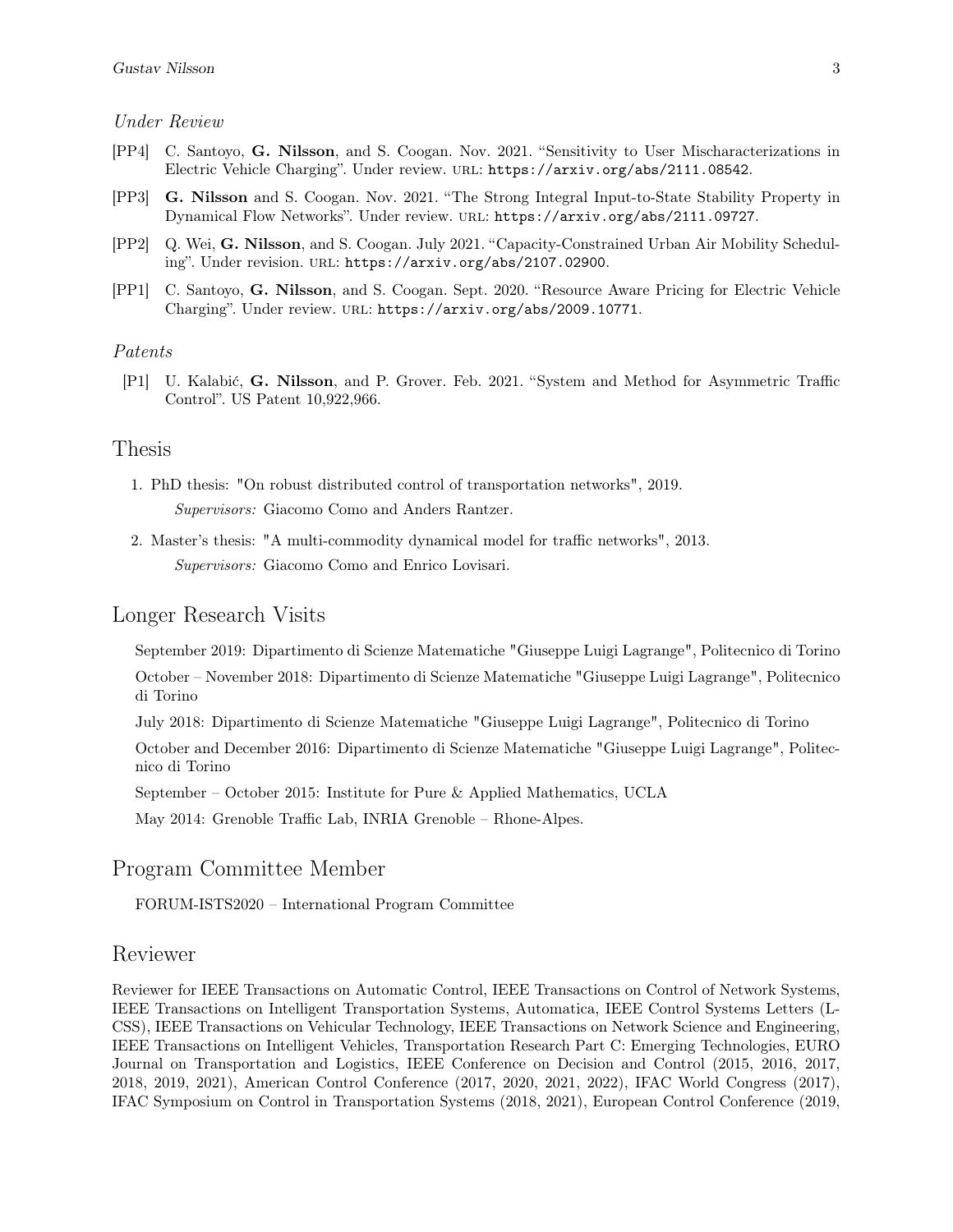2021, 2022), IFAC Workshop on Distributed Estimation and Control in Networked Systems (2019), IEEE Conference on Control Technology and Applications (2020), IEEE International Conference on Intelligent Transportation Systems (2020).

#### Seminars

Ecole Polytechnique Fédérale de Lausanne (EPFL), (Lausanne, Switzerland), April 14, 2021.

DISMA Politecnico di Torino (Turin, Italy), October 3, 2019.

Georgia Institute of Technology (Atlanta, USA), February 1, 2019.

DISMA Politecnico di Torino (Turin, Italy), July 4, 2018.

Institute of Institute for Pure and Applied Mathematics, UCLA (Los Angeles), September 22, 2015.

#### Other Professional Activities

17–18 October 2019: TU Delft Mechanical Engineering Talent Event 2019 (by invitation).

### Teaching Experience

Georgia Tech:

Nonlinear Control – Fill-in lecturer.

Network Dynamics – Organizer of a summer reading group for graduate students.

During my Ph.D. studies at Lund University:

Network Dynamics – Teaching assistant three times and involved in the development of the course. Lecturer for part of the course spring 2019.

Physiological Models and Computations – Teaching assistant and involved in the development of the course.

Automatic Control, Basic Course – Teaching assistant four times.

Automatic Control, Basic Course in China – Lecturer for one third of the course and teaching assistant.

During my M.Sc. studies at Lund University:

Calculus in One Variable – Teaching assistant one time.

Calculus in Several Variables – Teaching assistant two times.

Linear Algebra – Teaching assistant three times.

#### Supervision

#### Master's Thesis

- 1. Amani Jaafer, "Data-driven system for learning driver behaviors from IMU data", 2019, co-supervisor.
- 2. Rasmus Stålberg, "On Robustness of Equilibria in Transportation Networks", 2018, co-supervisor.
- 3. Simon Paulsson, "Tuning Feedback-Based Traffic Signal Controls", 2018, co-supervisor.
- 4. Christian Rosdahl, "Distributed Control of Dynamic Flows in Traffic Networks", 2017, co-supervisor.
- 5. Joakim Guth, "On Distributed Maximization of Influence in Social Networks", 2017, co-supervisor.